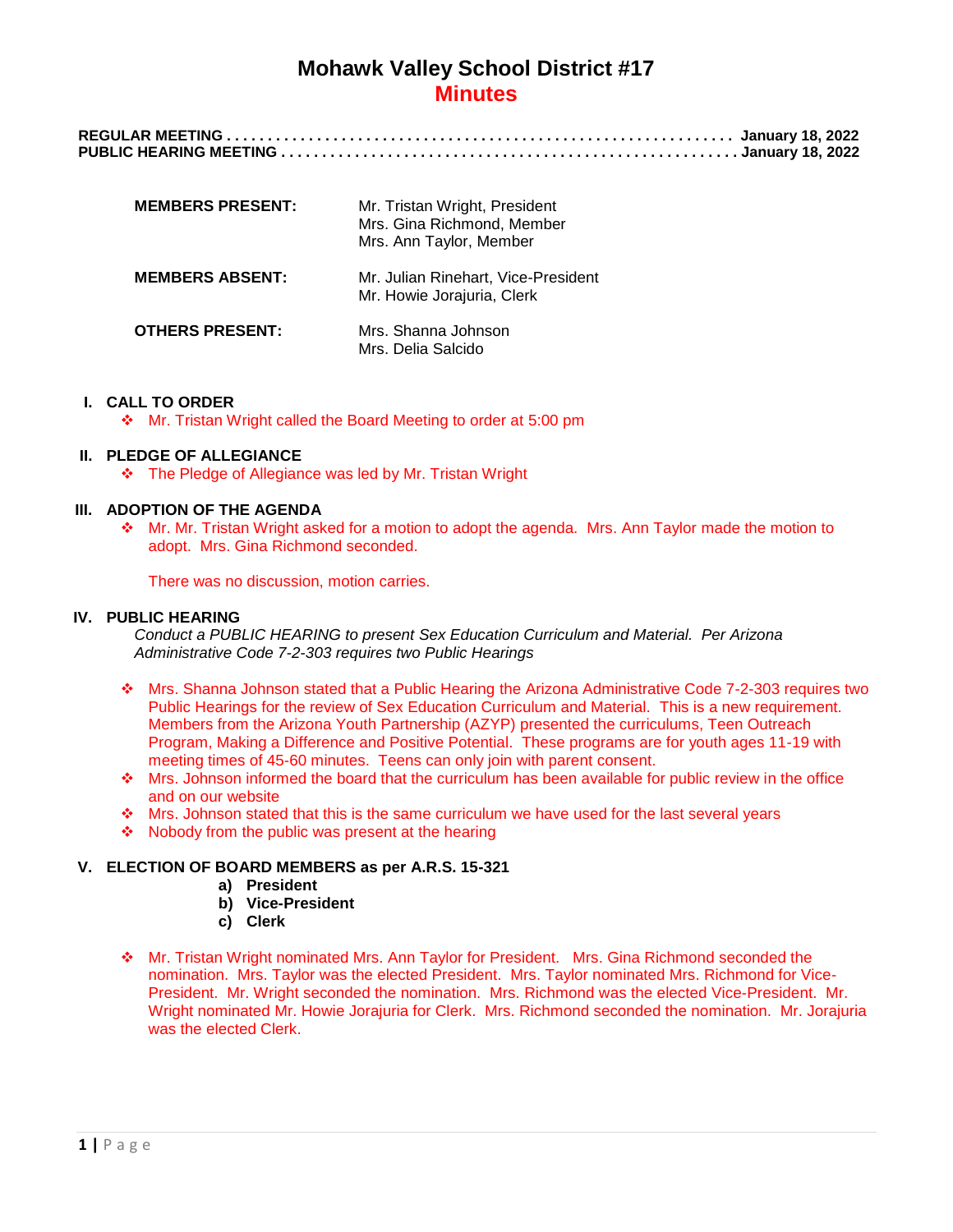#### **VI. ACTION TO DESIGNATE CALENDAR YEAR 2022 CRITERIA FOR THE ORGANIZATION OF THE GOVERNING BOARD as per A.R.S. 15-321**

- $\cdot$  Mrs. Johnson stated that annually, per policy, the Board must set the date and time of the monthly meetings. It was stated that the date and time should not sway and remain the second Tuesday of every month at 5:00 pm. Posting will remain the same.
- Mrs. Richmond made the motion to continue meetings on the second Tuesday of every month at 5:00 pm. Mrs. Taylor seconded the motion.

There was no discussion. Motion carries.

## **VII. CALL TO THE PUBLIC**

• No comments

## **VIII. INFORMATION AND DISCUSSION ITEMS**

*Matters about which the Board may engage in discussion but will take no action.*

- **1. Administrator Reports**
	- **a) Enrollment Report**
		- **Mrs. Johnson stated the following:**
			- Enrollment Report not given

#### **b) Budget Report**

- **Mrs. Johnson stated the following:**
	- $\cdot$  Not much to report, just moving along
	- Final ESSER Grant (ESSER III Federal Covid Relief) will be submitted
	- Received \$359,491.54 in ESSER III Grant
		- 20% is for Learning Loss \$76,731. This will pay for an aide's salary, custodian and Summer School for FY22 and FY23. The rest will be used for Capital items:
			- Office HVAC Excluded Space \$35,000
			- Promethean Boards \$38,000
			- Chromebooks \$10,000
			- $\triangleright$  Technology background support and needs. \$25,000 will be covered by Erate and approximately \$130,000 to upgrade
			- $\geq$  \$20,000 \$30,000 can go towards lighting or library furniture
	- Reimbursement Fund for Special Needs opened up, this is not a grant. We are asking for about \$60,000 in reimbursement fund

## **c) Academic Report**

## **Mrs. Johnson stated the following:**

- Promethean Board demonstration was given by Mrs. Cindy Barksdale
- ❖ Covid Mitigation:
	- We are staying open but it has been challenging. There has been so much illnesses
	- Only sending home students who test positive and we are not usually doing close contact tracing
	- $\bullet$  We have had positive cases in 3<sup>rd</sup>, 4<sup>th</sup> and 5<sup>th</sup> grades
	- Our supply of tests is running low

#### **d) Bond Report**

- **Mrs. Johnson stated the following:**
	- The bid opening has been rescheduled for Friday, January 21, 2022
	- $\cdot \cdot$  It appears that two contractors will bid, two have asked all the questions
		- ❖ HVAC units will be done in the main building by mid-February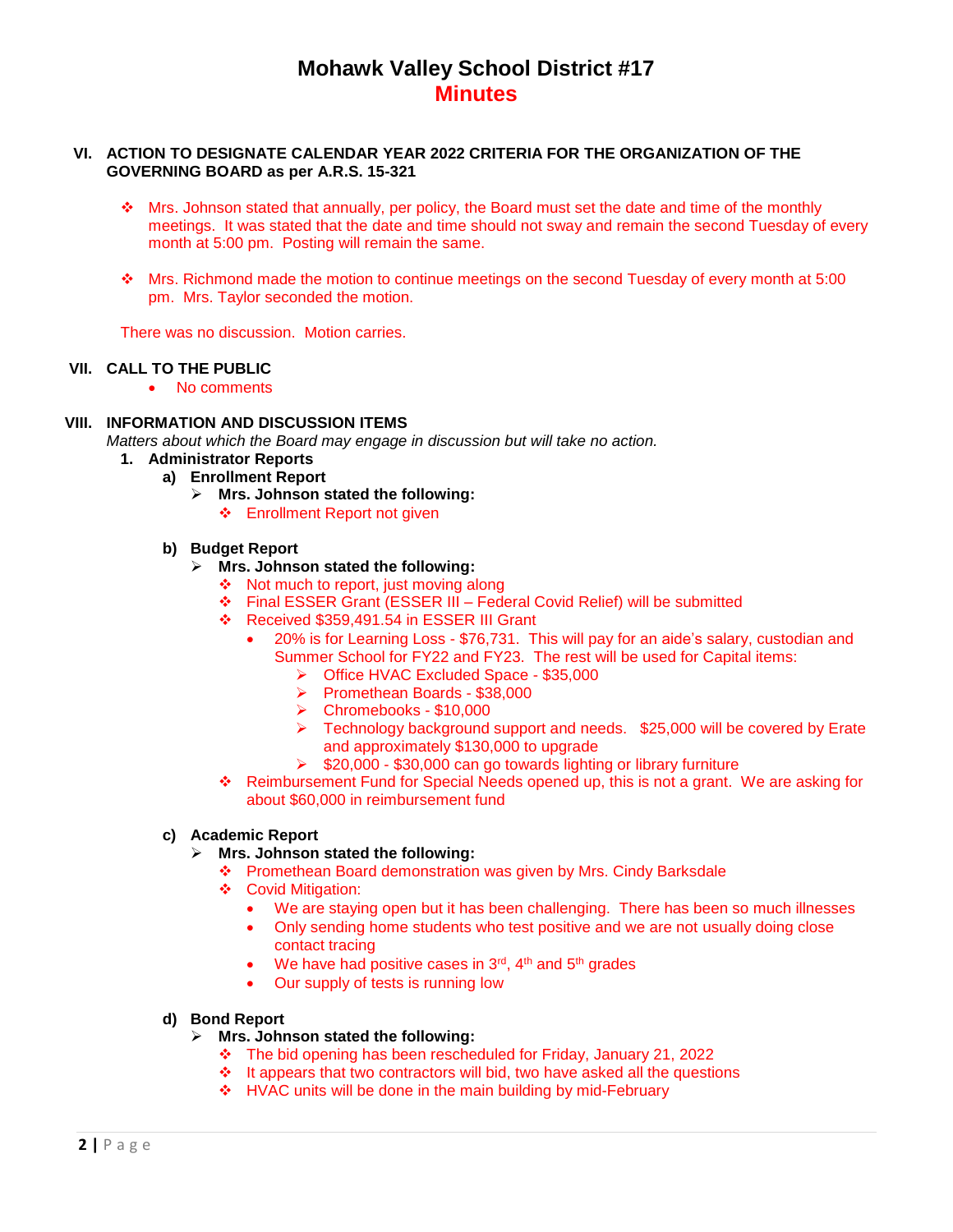- Gym HVAC units can now be used. We will be able to have practice, games and our March 4<sup>th</sup> tournament. Units will be installed after March 11<sup>th</sup>.
- $\cdot \cdot$  The gym could not be used because the plastic was up, mold was being removed and prepping to put units in
- We will be organizing with the project managers and vendors to do career talk with students
- $\div$  There are so many different jobs in this project therefore it is a great opportunity for our students

#### **e) Water Plant Report**

- **Mrs. Johnson stated the following:**
	- $\div$  Tanks are going up
	- Pads have been poured
	- ❖ Working on the dry beds at the old water plant next week
	- ❖ Water shortage next week

### **f) Maintenance Report**

- **Mrs. Johnson informed the board of the following:**
	- ❖ Maintenance Report was not given

## **g) General Items**

- **Mrs. Johnson informed the board of the following:**
	- $\div$  Mrs. Johnson explained the question that came up about how many teachers are fully certified. She explained the alternate paths to certification and how it works. She stated that teacher shortage statistics show it is a problem across the nation. She also stated that she believes in "Grow Your Own" which is growing our own within our community, that is who will be committed and stay with us. We currently have two long-term subs. One has a Bachelor's degree and one will begin her teacher training program in about a year.

## **2. Governing Board Member Comments**

No Comment

## **IX. APPROVAL OF CONSENT AGENDA**

*These items are adoption of a routine nature and those that normally do not require deliberations on the part of the Governing Board. A board member may pull items, which will then be discussed and voted on separately.*

#### **1. Minutes**

a) Minutes of December 14, 2021 – Regular Board Meeting

#### **2. Expense Vouchers**

| b) Expense $#17$ | \$518,839.15 |
|------------------|--------------|
| c) Expense $#18$ | \$92,192.29  |
| d) Expense #19   | \$272,919.01 |

#### **3. Payroll Vouchers**

| e) P-12     | \$58,846.54 |
|-------------|-------------|
| f) $P-13$   | \$58.921.11 |
| a) $P-14$   | \$56,232.16 |
| h) $P-14.1$ | 600.30      |
|             |             |

### **4. Student Activity Reports**

- i) December 2021
- j) Year-to-Date 12/31/2021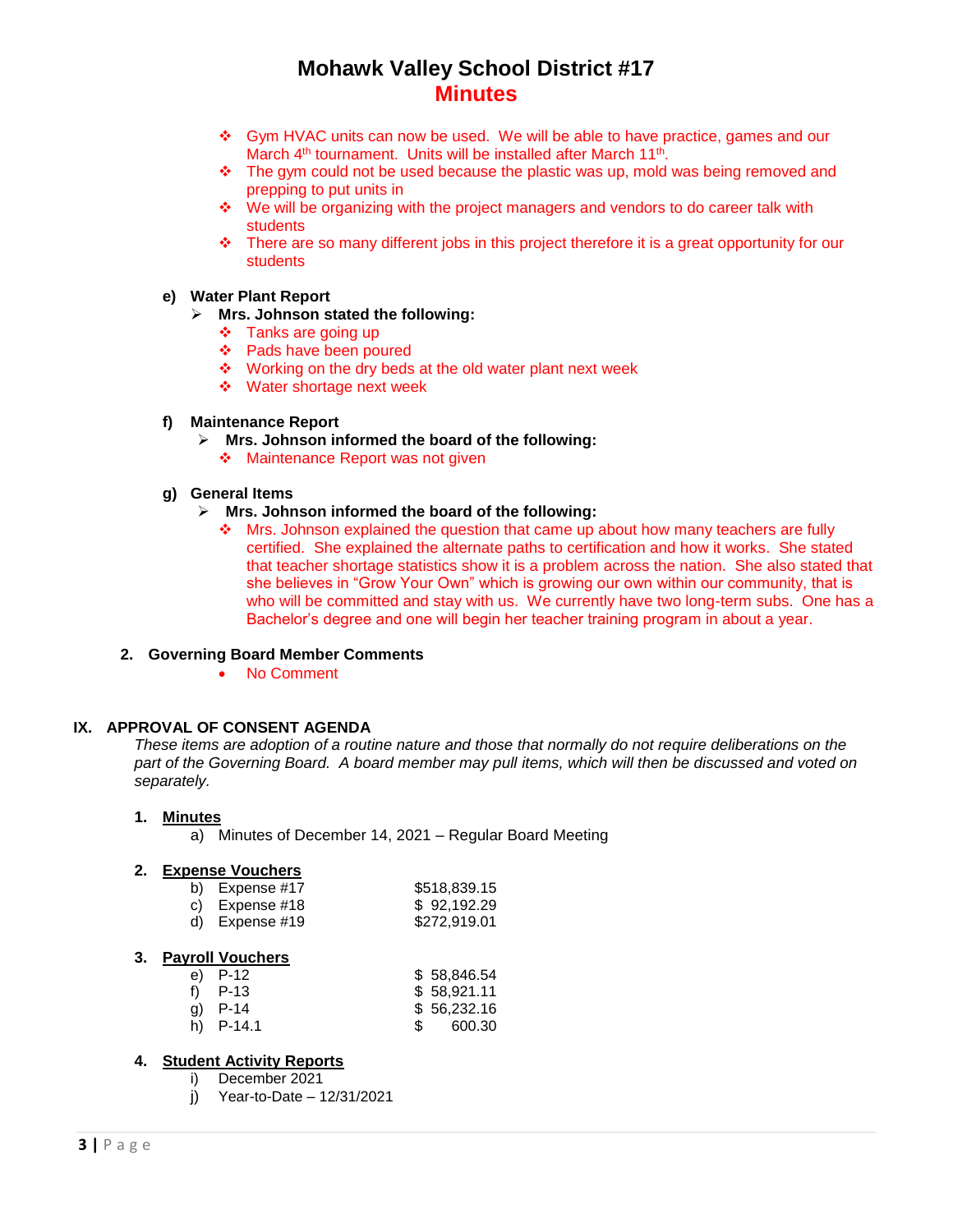## **5. Bank Account Reconciliations**

k) Student Activities/Revolving Fund/Cafeteria Fund – December 2021

## **6. Other**

Motion: Mr. Tristan Wright asked for a motion to accept the consent agenda. Mrs. Ann Taylor made the motion to accept the consent agenda. Mrs. Gina Richmond seconded.

## **X. ACTION ITEMS**

**1. Discussion and Possible Action to Approve Revised Notice of Appointment for Tabitha Grissom** Mrs. Johnson stated that Mrs. Grissom's Notice of Appointment needs revision because she is now driving a bus part of the day. We need to have part of her pay in transportation. She will be doing three (3) hours of driving and five (5) hours of instructional aide. Her Notice of Appointment is being changed to eight (8) hours per day.

**Motion:** Mr. Tristan Wright asked for a motion to approve revised Notice of Appointment for Tabitha Grissom. Mrs. Gina Richmond made the motion to approve. Mrs. Ann Taylor seconded.

There was no discussion. Motion carries.

**2. Discussion and Possible Action to Approve Revised Notice of Appointment for Susana Puga** Mrs. Johnson stated that Ms. Susie Puga is now considered a long-term substitute. She did not get her sub certificate in time so her number of days had to be changed on her Notice of Appointment.

**Motion:** Mr. Tristan Wright asked to approve revised Notice of Appointment for Susana Puga. Mrs. Ann Taylor made the motion to approve. Mrs. Gina Richmond seconded.

There was no discussion. Motion carries.

**3. Discussion and Possible Action to Approve Certified Long-Term Substitute Contract for Amanda Talamantes and Susana Puga**

Mrs. Johnson stated that Ms. Talamantes and Ms. Puga are now considered long-term substitutes. She stated that a long-term sub can only work for 120 days and after that it is required to do an extension for the 20 days.

**Motion:** Mr. Tristan Wright asked to approve Certified Long-Term Substitute contract for Amanda Talamantes and Susana Puga. Mrs. Gina Richmond made the motion to approve. Mrs. Ann Taylor seconded.

There was no discussion. Motion carries.

**4. Discussion and Possible Action to Approve Coaching Contracts for Boys Baseball (Nydia Salcido and Carlos Barraza) and Girls Basketball (Alexis Stevens)**

Mrs. Johnson stated that we are having a hard time finding coaches. She asked that the motion be amended to add Cristina Cleveland as a coach for Girls Basketball.

**Motion:** Mr. Tristan Wright asked for an amended motion to include Cristina Cleveland in the coaching contracts for Girls Basketball along with Alexis Stevens and Nydia Salcido and Carlos Barraza for Boys Baseball. Mrs. Gina Richmond made the motion to approve. Mrs. Ann Taylor seconded.

#### **5. Future Items**

February 8, 2022 at 5:00 pm – Regular Board Meeting